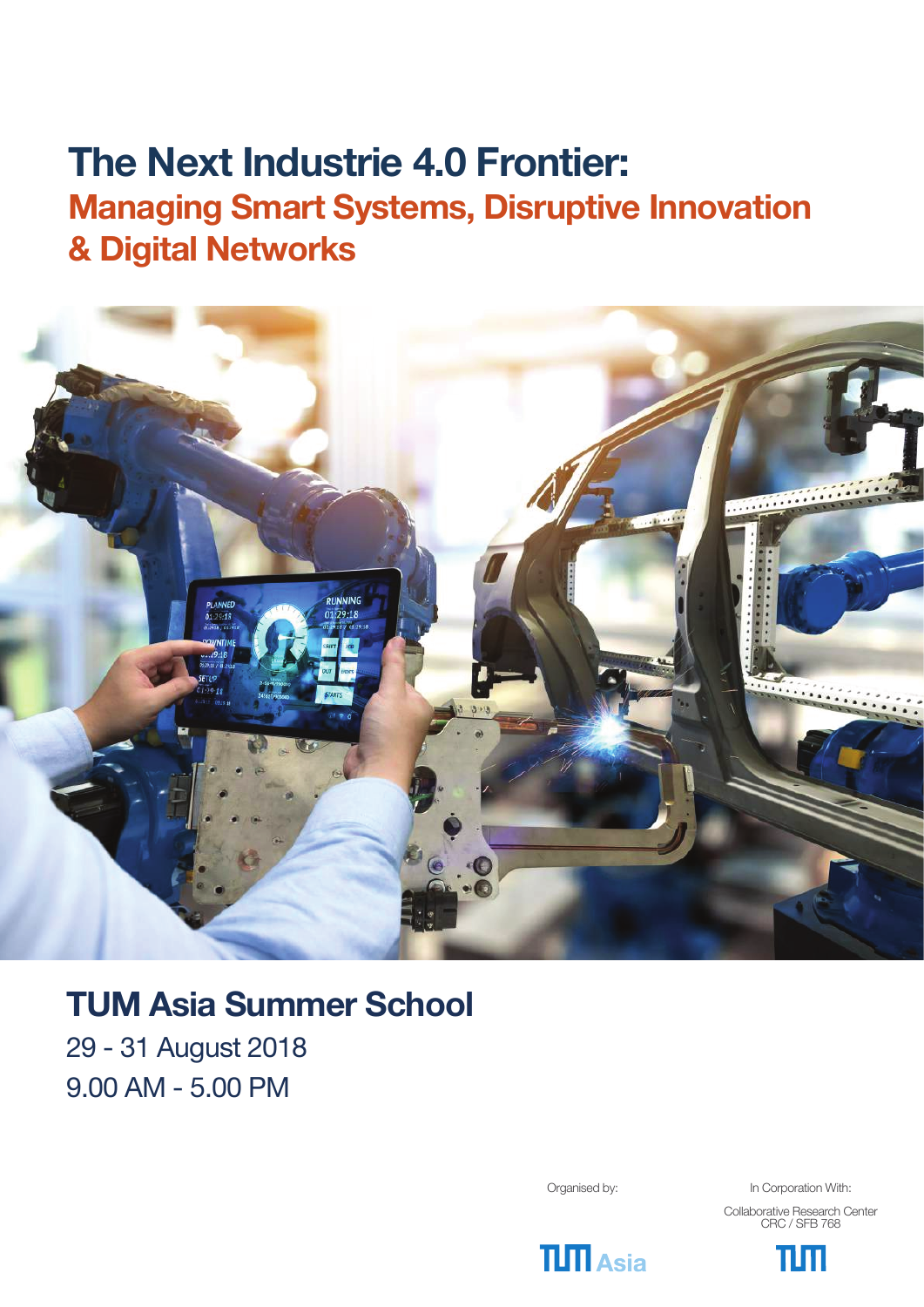# **BEYOND THE HYPE: WHAT IS NEXT FOR INDUSTRIE 4.0?**

Since its introduction, Industrie 4.0 (the 4th Industrial Revolution) has been at the top of the agenda across many industry conferences, magazines and reports. The hype has created massive awareness of the topic within many companies and the public. Leveraging on the principles of Industrie 4.0 and its enabling technologies to automate, integrate and optimize manufacturing processes – companies can now achieve shortened cycle times, improved product quality, and implemented efficiency across their operations, while reaping the benefits of manufacturing highly customized products on a global scale.

In an advanced manufacturing environment where modern technologies such as the Internet of Things (IoT), the Industrial Internet of Things (IIoT), automation, cloud computing, Big Data processing, and highly integrated communication capabilities in an advanced manufacturing environment work together – cybersecurity and the social-technical impacts it brings about are aspects that cannot be ignored as well.

**This 3-Day Summer School Programme will comprise of a series of lectures, case studies and discussions conducted and facilitated by 3 leading departments in the "Industrie 4.0" domain from the Technical University of Munich (TUM). The Summer School is conducted in collaboration with the Collaborative Research Center CRC / SFB 768 Committee at TUM.**



# **PROGRAMME OVERVIEW**

Through this Summer School Programme, participants will be able to strengthen their fundamental knowledge and concepts in Industrie 4.0, gain an in-depth understanding of how to manage smart data, smart systems and its enabling technologies, explore aspects of disruptive innovation and learn how to adopt cybersecurity measures when handling projects.

The Programme will also address a broad spectrum of Industrie 4.0 socio-technical frameworks and explore inter-disciplinary and inter-organisational perspectives. Participants will learn how these concepts can be applied across various industry verticals and how this knowledge can be integrated at their own workplace.



# **PROGRAMME OBJECTIVE**

- � Strengthen key knowledge and insights relevant to Industrie 4.0 among senior management of local industries.
- � Encourage local industries to take the next step towards digitization and optimization of their manufacturing processes and implement network security measures.
- � Motivate professionals to adopt agile project management and risk management approaches for digital networks.
- � Equip professionals with Industrie 4.0 socio-technical framework knowledge from both inter-disciplinary and inter-organisational perspectives.



# **WHO SHOULD ATTEND**

- � Engineers, Professionals, Managers and Executives (PMEs)
- � Middle Senior Management Decision Makers



# **PROGRAMME FEES**

**Individual Sign-Up:**  \$960 (SMEs) / \$1,200 (Non-SMEs)

**Group Sign-Up (3 and above):** \$720 (SMEs) / \$960 (Non-SMEs)

**Single Day Passes** are available at \$450 (both SMEs and Non-SMEs)



# **PROGRAMME DETAILS**

**Date:** 29 – 31 August 2018 **Time:** 9:00AM – 5:00PM *(Lunch & Refreshments are included)*

**Venue:** SIT@SP Building Level 5, 510 Dover Road Singapore 139660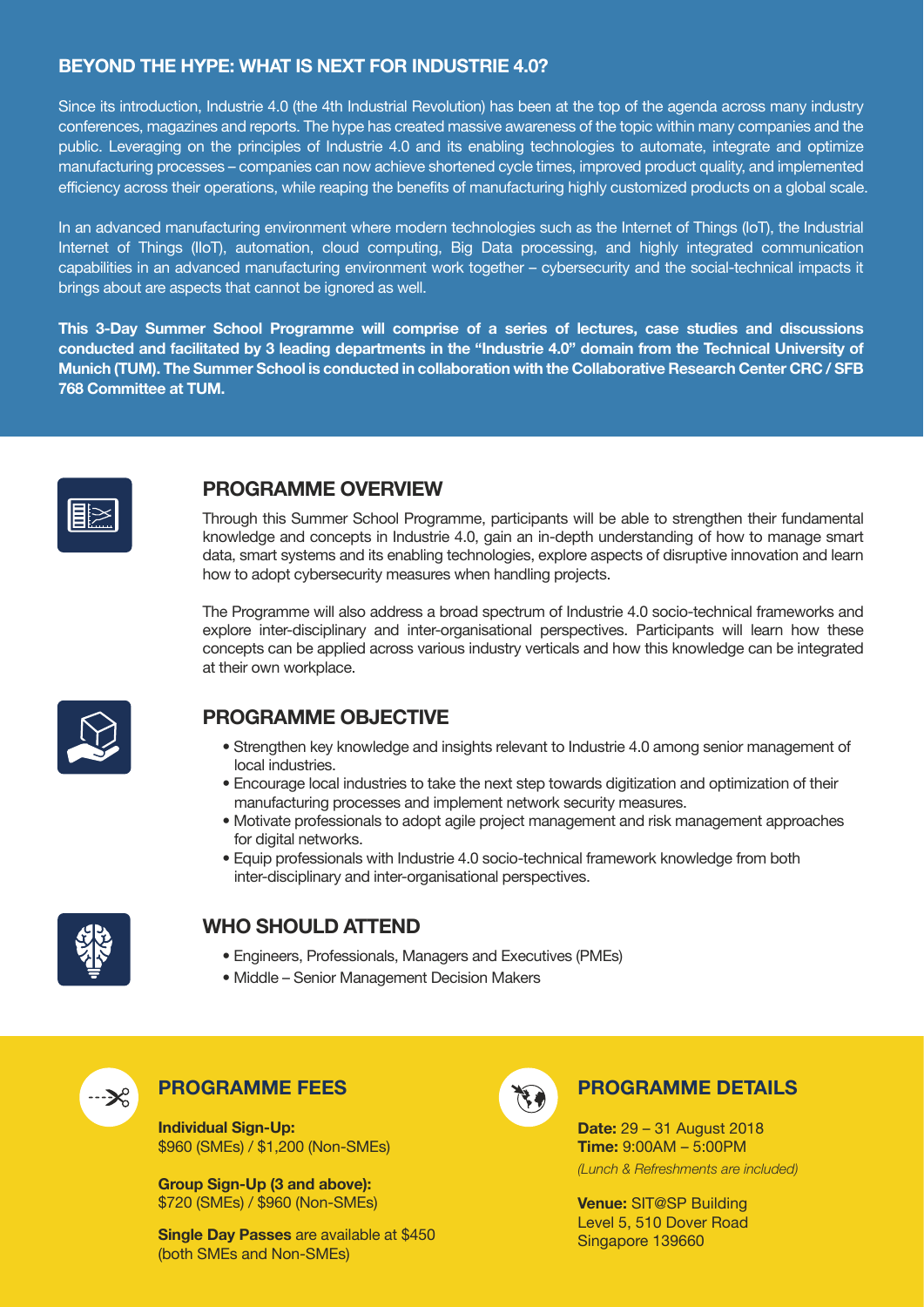

# **REGISTRATION**

To register for the TUM Asia Summer School 2018, scan the QR code or visit *www.tum-asia.edu.sg/i4SS2018*

*Application deadline: 20 August 2018*





# **Prof. Dr. Sabine Maasen**

Director of the Munich Center for Technology in Society (MCTS) Chair of Friedrich Schiedel Endowed Chair in the Sociology of Science Department of TUM School of Governance

Technical University of Munich



# **Dr. Uli Meyer**

Research Group Leader Munich Center for Technology in Society (MCTS)

Technical University of Munich



# **Prof. Dr.-Ing. Birgit Vogel-Heuser**

Head of Chair and Director of Institute Munich Center for Technology in Society (MCTS) Chair of Automation and Information Systems Department of Mechanical Engineering

Technical University of Munich

# **SPEAKERS MODULE SYNOPSIS**

#### **Industrie 4.0 Socio-Technical Framework I & II: Societal Impacts of Industrie 4.0**

Industrie 4.0 is expected to bring disruptive innovation. But what exactly are the implications of that? This module will cover the larger societal implications of this kind of innovation. It will tackle questions like: How will society change? How can a society profit from this and what are the possible risks and dangers? In particular – students will learn what engineers can do to promote the first and prevent the latter.

#### **Industrie 4.0: An Interdisciplinary Perspective**

Adapting a company to Industrie 4.0 is challenging on a technical level. However, it also poses organizational challenges. New professions are included in the company, power relations change, and new skills are required. Work and tasks become even more heterogeneous and interdisciplinary than before. Students will learn how to analyse and manage interdisciplinary and organizational settings. They will be provided with different tools, which allow them to handle organizational aspects of Industrie 4.0.

#### **Industrie 4.0: An Inter-Organisational Perspective**

A large part of a company's environment consists of other companies. These inter-organizational relations a company has change significantly once Industrie 4.0 technologies and practices are introduced. In this module, students will learn how to analyse the inter-organizational network among companies, how it may change with

#### **Comparison of Industry 4.0, IoT, Smart Factory, Smart Data, Smart Systems & Disruptive Innovation, Enabling Technologies I & II, Case Studies & Successful Demonstrators: Applying Enabling Technologies, Smart Data Enabled Learning During Operation, Security and Human in the Loop**

Engineering concepts of Industrie 4.0, human machine interaction systems and intervention of smart data approaches will be discussed in these modules. These subjects will equip students with the skills to judge and evaluate what an Industrie 4.0 system is, its components, capabilities and the necessity of the underlying models and technologies like agents and data analytics. After the module, students will be able to identify beneficial use cases for their companies and the necessary prerequisites. Students will also learn to model the knowledge of an Industrie 4.0 system as a prerequisite for increased reliability and overall equipment effectiveness.